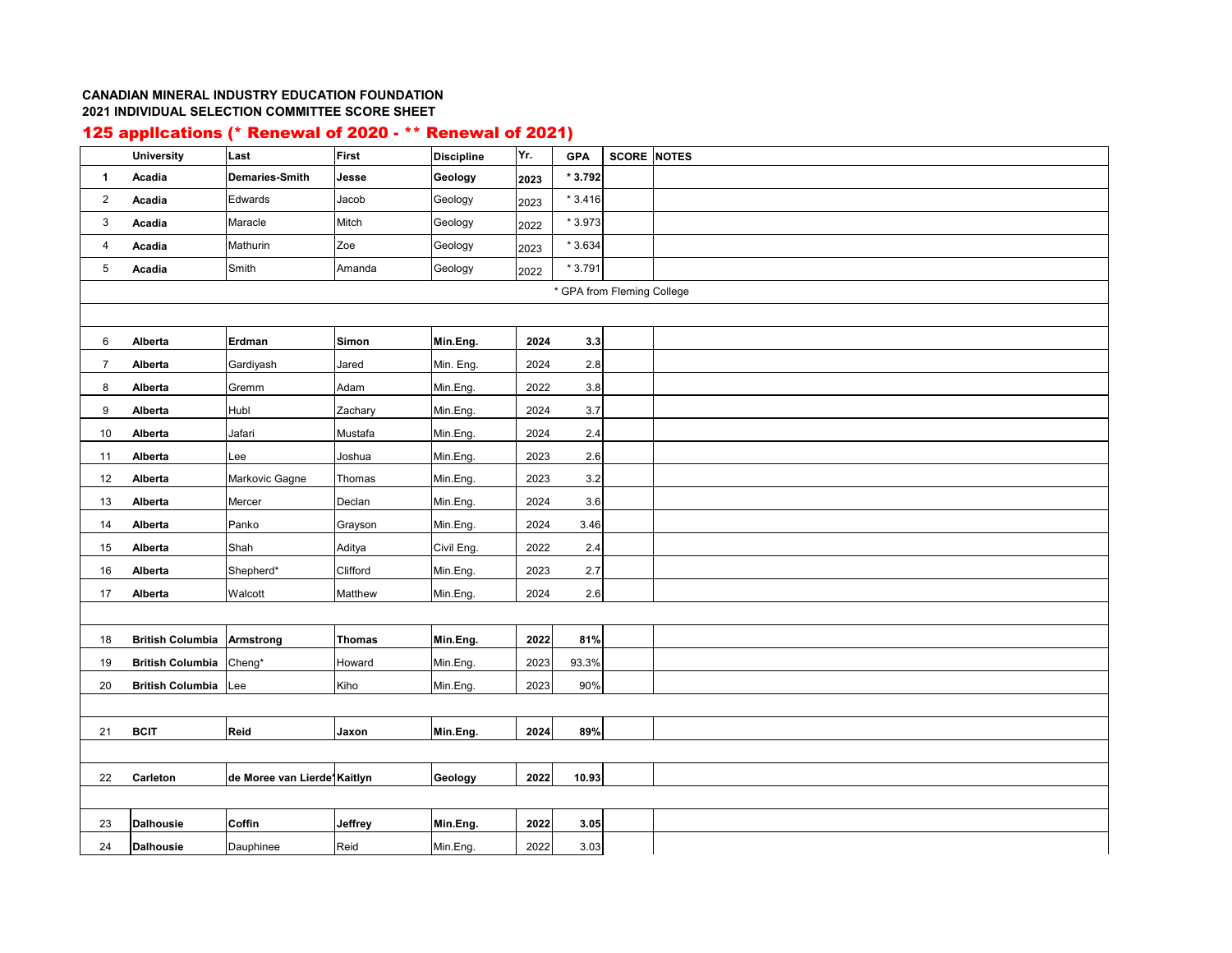|    | <b>University</b> | Last            | <b>First</b>       | <b>Discipline</b> | Yr.  | <b>GPA</b> | <b>SCORE</b> | <b>NOTES</b> |
|----|-------------------|-----------------|--------------------|-------------------|------|------------|--------------|--------------|
| 25 | <b>Dalhousie</b>  | Dunn            | Emily              | Min.Eng.          | 2022 | 3.92       |              |              |
| 26 | <b>Dalhousie</b>  | Hodder          | Christian          | Min.Eng.          | 2023 | 3.83       |              |              |
| 27 | <b>Dalhousie</b>  | Manero          | Manuel             | Min.Eng.          | 2022 | 3.72       |              |              |
| 28 | <b>Dalhousie</b>  | Miller          | Jordan             | Min.Eng.          | 2022 | 3.75       |              |              |
|    |                   |                 |                    |                   |      |            |              |              |
| 29 | Lakehead          | Kowalchuk       | Andrew             | Chem.Eng.         | 2023 | 87%        |              |              |
| 30 | Lakehead          | Martynyuk       | Oskar-Arsen        | Min.Proc.         | 2022 | 83.4%      |              |              |
| 31 | Lakehead          | Wheeler         | <b>Bryce</b>       | Chem.Eng.         | 2022 | 85%        |              |              |
|    |                   |                 |                    |                   |      |            |              |              |
| 32 | Laurentian        | Ajayi           | Olutomiwa          | Chem.Eng.         | 2021 | 4.93       |              |              |
| 33 | Laurentian        | Arora           | Shubham            | Chem.Eng.         | 2024 | 9.8        |              |              |
| 34 | Laurentian        | Augustine       | Adam               | Min.Eng.          | 2022 | 6.49       |              |              |
| 35 | Laurentian        | Chateauvert     | Milton             | Min.Eng.          | 2022 | 5.63       |              |              |
| 36 | Laurentian        | Li              | Yuxuan             | Geology           | 2022 | 7.63       |              |              |
| 37 | Laurentian        | Nykilchyk       | Jessica            | Min.Eng.          | 2023 | 5.72       |              |              |
| 38 | Laurentian        | Pilote          | Paige              | Geology           | 2024 | 8.4        |              |              |
| 39 | Laurentian        | Smith           | Luke               | Geology           | 2022 | 8.83       |              |              |
| 40 | Laurentian        | Umar            | Raiyana            | Chem.Eng.         | 2024 | N/A        |              |              |
|    |                   |                 |                    |                   |      |            |              |              |
| 41 | Laval             | <b>Bergeron</b> | Sam                | Min.Eng.          | 2023 | 3.40       |              |              |
| 42 | Laval             | Brouillard      | Emmanuel           | Min.Eng.          | 2023 | 3.34       |              |              |
| 43 | Laval             | Cyrenne         | Pierrick           | Met.Eng.          | 2023 | 2.90       |              |              |
| 44 | Laval             | Daigle          | Tommy              | Min.Eng.          | 2022 | 2.99       |              |              |
| 45 | Laval             | Michaud*        | Gabriel            | Min.Eng.          | 2023 | 3.26       |              |              |
| 46 | Laval             | Morin           | Alexi              | Geo.Eng.          | 2022 | 3.61       |              |              |
| 47 | Laval             | Paquette        | Etienne            | Min.Eng.          | 2024 | 3.10       |              |              |
| 48 | Laval             | Perron          | Juliette           | Geo.Eng.          | 2023 | 3.55       |              |              |
| 49 | Laval             | Roy             | Sunny              | Min.Eng.          | 2023 | 2.46       |              |              |
| 50 | Laval             | St-Cyr          | Madeleine          | Geo.Eng.          | 2022 | 3.75       |              |              |
| 51 | Laval             | Tchibouela      | <b>Brice Armel</b> | Met.Eng.          | 2023 | 2.64       |              |              |
|    |                   |                 |                    |                   |      |            |              |              |
| 52 | <b>McGill</b>     | <b>Bhatti</b>   | Yusuf              | Min.Proc.         | 2023 | 3.29       |              |              |
| 53 | <b>McGill</b>     | Fayjhi          | Rim                | Min.Eng.          | 2023 | 3.90       |              |              |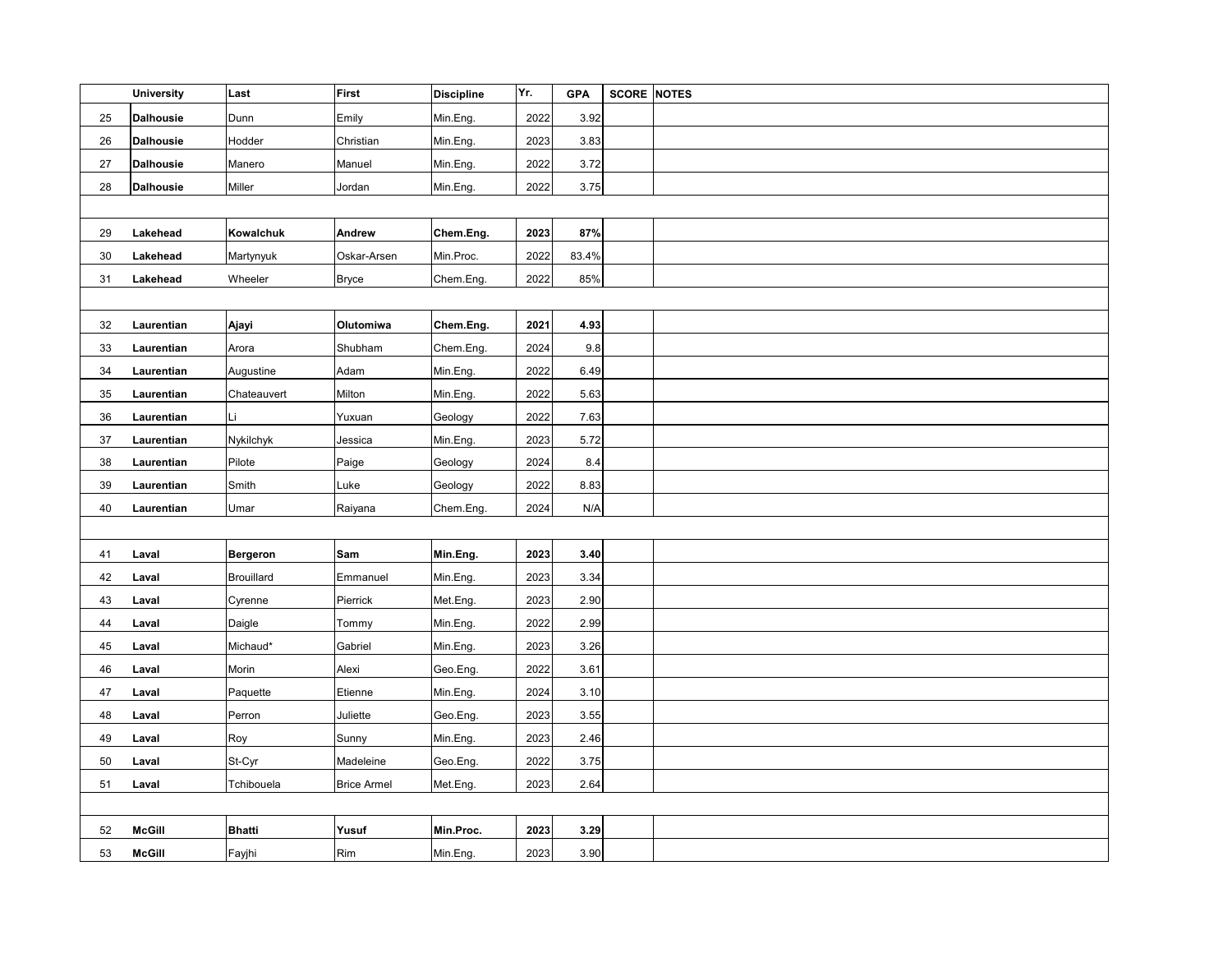|    | <b>University</b>    | Last              | First                       | <b>Discipline</b> | Yr.  | <b>GPA</b> | <b>SCORE</b> | <b>NOTES</b> |
|----|----------------------|-------------------|-----------------------------|-------------------|------|------------|--------------|--------------|
| 54 | <b>McGill</b>        | Huang             | Yifei (Bill)                | Met.Ing.          | 2023 | 3.72       |              |              |
| 55 | <b>McGill</b>        | Jaber             | Rami                        | Min.Eng.          | 2022 | 3.43       |              |              |
| 56 | <b>McGill</b>        | Jumakhan          | Nasib                       | Min.Eng.          | 2024 | 3.61       |              |              |
| 57 | <b>McGill</b>        | Levine            | Avery                       | Met.Eng.          | 2024 | 3.64       |              |              |
| 58 | <b>McGill</b>        | Pelletier         | Zachary                     | Met.Eng.          | 2023 | 3.63       |              |              |
| 59 | <b>McGill</b>        | Rose              | Neil                        | Min.Proc.         | 2024 | 3.91       |              |              |
| 60 | <b>McGill</b>        | Sharebain         | Omar Abou                   | Min.Eng.          | 2022 | 3.35       |              |              |
| 61 | <b>McGill</b>        | Zhang             | Ruolin                      | Met.Eng.          | 2023 | 3.75       |              |              |
|    |                      |                   |                             |                   |      |            |              |              |
| 62 | Memorial             | Clarke            | Benjamin                    | Geology           | 2022 | 3.45       |              |              |
| 63 | Memorial             | Coxon*            | lan                         | Geology           | 2022 | 3.94       |              |              |
| 64 | Memorial             | Waye              | Russell                     | Geology           | 2023 | 3.44       |              |              |
|    |                      |                   |                             |                   |      |            |              |              |
| 65 | <b>New Brunswick</b> | O'Connor          | Anna Kathleen               | Geo.Eng.          | 2023 | 2.8        |              |              |
|    |                      |                   |                             |                   |      |            |              |              |
| 66 | Polytechnique        | <b>Baddar</b>     | Hakim                       | Min.Eng.          | 2022 | 2.22       |              |              |
| 67 | Polytechnique        | Bissonnette       | William                     | Geo.Eng.          | 2023 | 2.73       |              |              |
| 68 | Polytechnique        | Cossette*         | Charlotte                   | Geo.Eng.          | 2023 | 2.31       |              |              |
| 69 | Polytechnique        | Cournoyer         | Frederic                    | Min.Eng.          | 2024 | 3.92       |              |              |
| 70 | Polytechnique        | Couture           | Ismael                      | Min.Eng.          | 2023 | 2.16       |              |              |
| 71 | Polytechnique        | Demers            | Laurence                    | Geo.Eng.          | 2023 | 2.10       |              |              |
| 72 | Polytechnique        | Desjardins        | Antoine                     | Geo.Eng.          | 2024 | 4.00       |              |              |
| 73 | Polytechnique        | Dubois-Roy        | François                    | Geo.Eng.          | 2023 | 3.26       |              |              |
| 74 | Polytechnique        | Elarroussi        | Amir Omar                   | Min.Eng.          | 2024 | 3.07       |              |              |
| 75 | Polytechnique        | Emond-Descôteaux* | Philomène                   | Geo.Eng.          | 2022 | 3.15       |              |              |
| 76 | Polytechnique        | Fanfan            | Anne Anca Arrielle Min.Eng. |                   | 2023 | 3.27       |              |              |
| 77 | Polytechnique        | Girard            | Julien                      | Min.Eng.          | 2022 | 3.92       |              |              |
| 78 | Polytechnique        | Gouajeu Tsague    | Etienne Parodi              | Min.Eng.          | 2022 | 3.15       |              |              |
| 79 | Polytechnique        | Hébert            | Vincent                     | Geo.Eng.          | 2021 | 3.47       |              |              |
| 80 | Polytechnique        | Kengne            | Merlin Jules                | Min.Eng.          | 2023 | 2.00       |              |              |
| 81 | Polytechnique        | Lavoie            | Alex                        | Geo.Eng.          | 2023 | 2.46       |              |              |
| 82 | Polytechnique        | Legault*          | Nicolas                     | Min.Eng.          | 2023 | 3.08       |              |              |
| 83 | Polytechnique        | Morissette        | Jessyca                     | Geo.Eng.          | 2024 | 2.75       |              |              |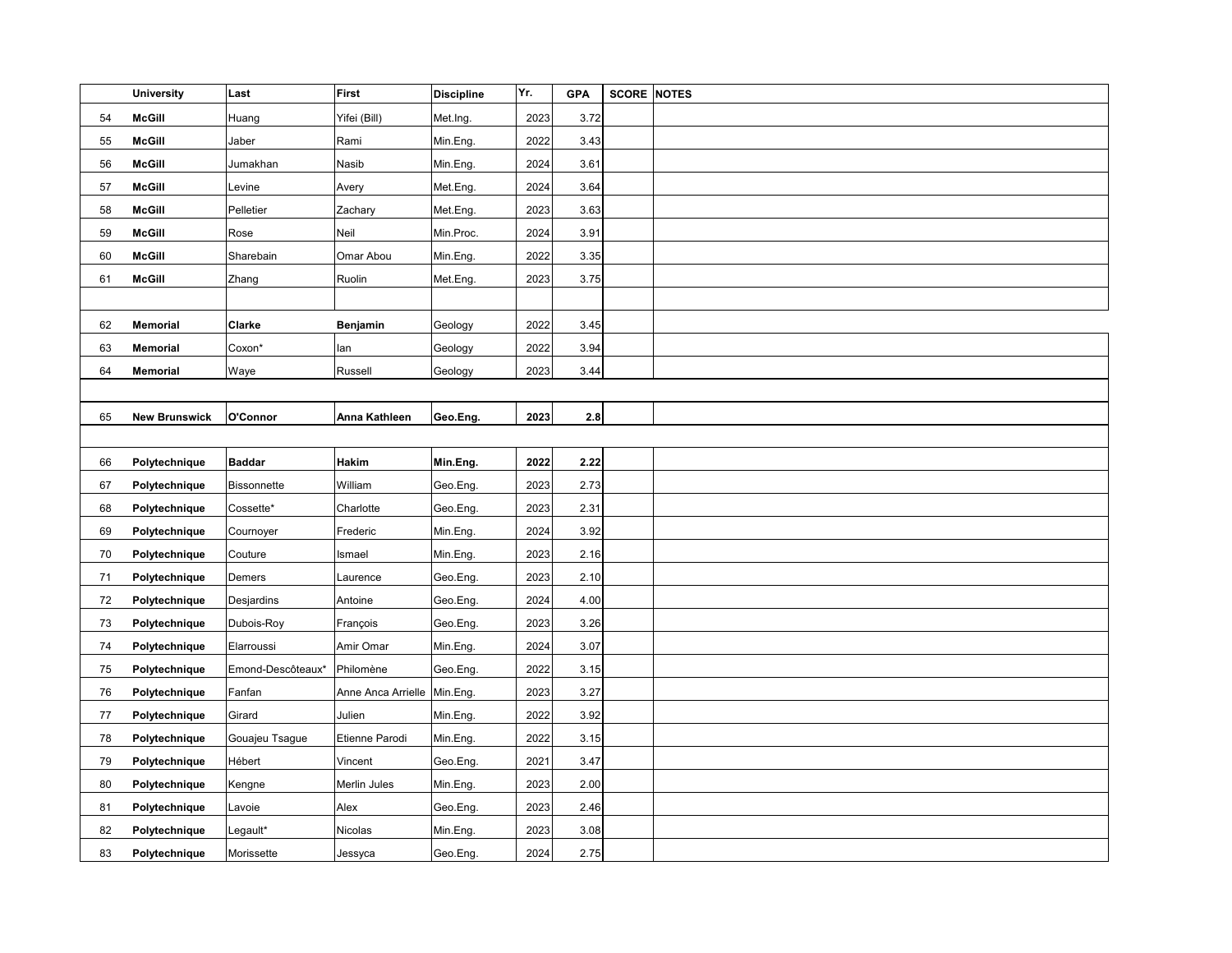|     | <b>University</b> | Last            | First           | <b>Discipline</b> | Yr.  | <b>GPA</b> | <b>SCORE</b> | <b>NOTES</b> |
|-----|-------------------|-----------------|-----------------|-------------------|------|------------|--------------|--------------|
| 84  | Polytechnique     | Onnis-Goulet    | Noah            | Min.Eng.          | 2023 | 3.20       |              |              |
| 85  | Polytechnique     | Plamondon       | Marie           | Min.Eng.          | 2023 | 3.64       |              |              |
| 86  | Polytechnique     | Primeau-Ouellet | Alexis          | Geo.Eng.          | 2024 | 3.96       |              |              |
| 87  | Polytechnique     | Rouillard       | Jeremy          | Min.Eng.          | 2023 | 3.37       |              |              |
| 88  | Polytechnique     | Sonko           | Elhadj Ibrahima | Geology           | 2023 | 2.55       |              |              |
| 89  | Polytechnique     | Szabo Som*      | Clarissa        | Geo.Eng.          | 2022 | 3.77       |              |              |
| 90  | Polytechnique     | Tegofack        | Rodrigue        | Min.Eng.          | 2022 | 2.66       |              |              |
| 91  | Polytechnique     | Therrien        | Alexandra       | Geo.Eng.          | 2024 | 3.91       |              |              |
| 92  | Polytechnique     | Thibault        | Emile           | Geo.Eng.          | 2024 | 3.58       |              |              |
| 93  | Polytechnique     | Zouré           | Ousseni         | Min.Eng.          | 2023 | 3.45       |              |              |
|     |                   |                 |                 |                   |      |            |              |              |
| 94  | Queen's           | Czyczurko       | Alexi           | Min.Eng.          | 2022 | 2.31       |              |              |
| 95  | Queen's           | Di Battista     | Morena          | Min.Eng.          | 2923 | 3.57       |              |              |
| 96  | Queen's           | Flis            | David           | Min.Eng.          | 2023 | 3.10       |              |              |
| 97  | Queen's           | Germain         | Ryder           | Min.Mech.         | 2023 | 3.97       |              |              |
| 98  | Queen's           | Hague*          | Jason           | Min.Mech.         | 2022 | 3.68       |              |              |
| 99  | Queen's           | Hrudka          | Emily           | Min.Proc.         | 2022 | 3.28       |              |              |
| 100 | Queen's           | LeCocq          | Hannah          | Min.Eng.          | 2022 | 3.47       |              |              |
| 101 | Queen's           | Meadows**       | Charles         | Min.Eng.          | 2022 | 3.36       |              |              |
| 102 | Queen's           | Tweedie         | Thomas          | Geo.Eng.          | 2022 | 3.90       |              |              |
| 103 | Queen's           | Twinney         | Julia           | Min.Eng.          | 2023 | 3.91       |              |              |
| 104 | Queen's           | Vo              | Dalena          | Min.Eng.          | 2023 | 3.67       |              |              |
|     |                   |                 |                 |                   |      |            |              |              |
| 105 | Saskatchewan      | Bolster         | Kevin           | Geo.Eng.          | 2023 | 76%        |              |              |
| 106 | Saskatchewan      | Boser           | Jodi            | Geo.Eng.          | 2023 | 76%        |              |              |
| 107 | Saskatchewan      | De Souza Macedo | Igor            | Geology           | 2022 | 73%        |              |              |
| 108 | Saskatchewan      | Forester        | Danielle (Dany) | Geology           | 2022 | 75%        |              |              |
| 109 | Saskatchewan      | Goodhand        | Deserae         | Chem.Eng.         | 2022 | 79%        |              |              |
| 110 | Saskatchewan      | Heinbigner*     | Keira           | Geo.Eng.          | 2023 | 72%        |              |              |
| 111 | Saskatchewan      | Kolesnikow      | Samuel          | Geo.Eng.          | 2023 | 62%        |              |              |
| 112 | Saskatchewan      | Mack*           | Logan           | Geo.Eng.          | 2022 | 65%        |              |              |
| 113 | Saskatchewan      | Viczko          | Mason           | Geo.Eng.+Mining   | 2022 | 69%        |              |              |
| 114 | Saskatchewan      | Yesnik          | Troy            | Geo.Eng.          | 2023 | 67%        |              |              |